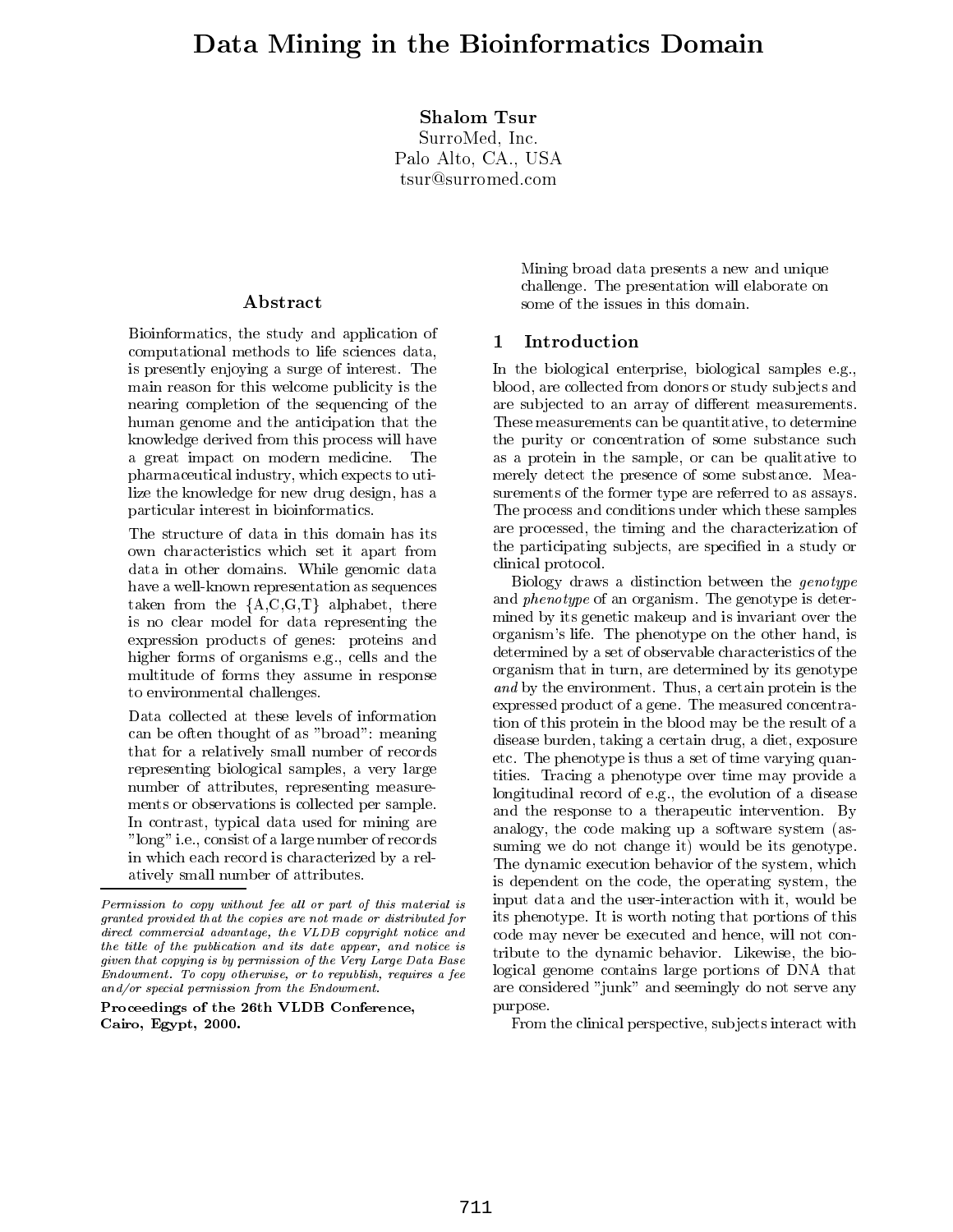physicians who collect their own observations on their patients. A measure of interest in this context is that of a clinical endpoint: a set of characteristics that directly measure how well a patient feels, functions or survives. Examples would be a patient's blood pressure, the time required to climb 5 stairs or simply, the response to the question "how do you feel?" Often these measures offer only vague and imprecise information and worse, whenever they become clearer it is often too late: the disease has advanced and at best, can be arrested at the present state, rather than having prevented it at an early stage. There is a strong need therefore to come up with better predictive information that would support the clinical practice.

Lastly, the patient him/herself is the most reliable source of information about his own wellness. Especially since the physician has only a very limited opportunity for interaction and given the constraints he operates under, is unable of forming a complete and reliable picture of the patient's health. Tools for systematically assisting patients in assessing their own health form thus an important complement to the information already collected.

The sources we mentioned here, measurements on biological samples, clinical information and patient's self-assessment define all of the characteristics required for a comprehensive determination of human phenotype. In the future, integrated data warehouses containing these sources will be created and will be used to derive knowledge of interest to a variety of different consumers: the patient herself, the physician/care giver, health insurers, the pharmaceutical industry and lastly, to the academic research community. We will elaborate on some of this knowledge in the sequel. Perhaps, the biggest payoff these integrated data will yield is that of enabling *personalized medicine*—care giving that is based on the individual's genotype and phenotype.

## 2 Biological Markers

According to the NIH Definitions Working Group, a Biological Marker (or Biomarker) is defined as:

A characteristic that is measured and evaluated as an indication of normal biologic processes, pathogenic processes or pharmacological responses to therapeutic intervention

There exist today a few but well-known examples of biomarkers: elevated levels of Cholesterol (LDL, HDL) are biomarkers for Cardiovascular disease, reduced counts of CD4+ T-cells is a biomarker for HIV, and high PSA (Prostate Specic Antigen) concentration is a biomarker for Prostate Cancer. These characteristics serve only as indicators—they are not necessarily the cause of the disease. In other words, they correlate with the disease but do not form a causal

link; eliminating these symptoms does not necessarily in
uence the course of the disease. The value of this knowledge is therefore in its predictive potential in that the characteristics can be observed a long time before the disease manifests itself to the extent it is observed by the physician in normal clinical practice. Biomarkers serve therefore as an early warning signs, which hopefully enable preventative therapeutic inter vention.

Other applications of biomarkers include:

- $\bullet$  Determine susceptibility to disease and enable early diagnosis.
- $\bullet\,$  Predict disease severity and outcome  $\,$
- $\bullet$  Predict and monitor response to therapeutic interventions.

We noted that the pharmaceutical industry has a particular interest in this knowledge. The biggest problem facing this industry today is the so called "Clinical Bottleneck:" advances in modern science have created a situation in which potential leads for drugs are generated at a rate that vastly outperforms the ability to evaluate these during clinical trials. The total time from lead identication to completion of trials has therefore tremendously grown, the risk of failure is very high and today, the total cost of a successful launching of a new drug is on the order of  $M300{\text -}600$ . Any information that would reduce the time or the risk involved in this process is of great value to the industry and biomarkers are expected to play a critical role in this respect. They could serve to stratify patient populations i.e., classify them into smaller, better-defined sub-populations of patients suffering from some disease. A drug could then be developed for only a particular sub population. This would reduce the risk and cost involved and would ease the FDA licensing requirements that must be met.

### 3 Databases for Biological Information

Databases, or more appropriately data warehouses constructed to support the goals described in the previous sections, accumulate data from a multitude of different sources that are combined to represent the phenotype. For example, in the case of SurroMed Inc., a warehouse is under construction containing measurements obtained using a multitude of bioanalyis techniques: cellular assays to measure populations of cells having certain identiable antigenic characteristics, immunoassays to measure concentrations of small molecules in the blood, and the results of mass spec measurements to obtain more information about proteins and small organic molecules in the blood. These data are combined with the responses obtained from test sub jects to a detailed questionnaire assessing their state of health. A simple data model representing these sources would be: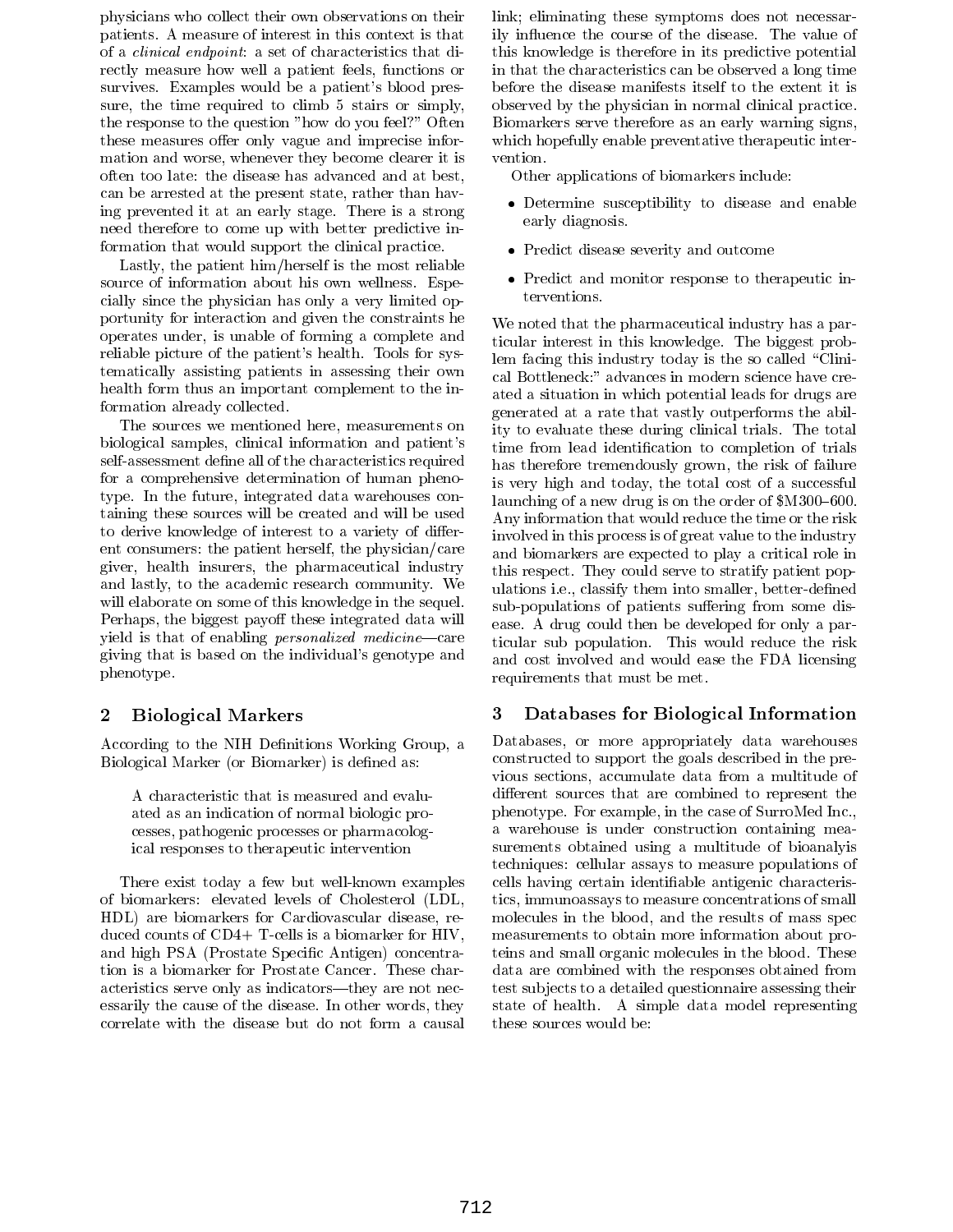$$
phenotype(Subject, Sample, Time, C_1, \ldots, C_n; \\ S_1, \ldots, S_m; P_1, \ldots, P_k; H_1, \ldots, H_w) \hspace{.5cm} \vdots \hspace{.5cm}
$$

where the  $C, S$  and  $P$  components represent the cellular, immunoassay and mass spec measurements respectively, obtained from Sample and the <sup>H</sup> region represent the health-related information obtained from Subject. The data are partially ordered by  $Time$  and represent multiple measurements obtained from the same subject over time i.e., they represent the results of longitudinal studies. A multitude of different dependencies and correlations exist between these components, often in ways that are not completely understood. The  $H$  region is essentially a long vector of categorical values representing answers to health related questions.

The model represents an array of N samples by  $M$ attributes representing measurements or observations.  $N$  is on the order of 100's and  $M$  is on the order of  $\quad$  k 1000's. In this model  $M \gg N$  and furthermore, as the measurement technology develops, the ratio  $M/N$ is expected to increase rapidly. We are thus presented with a *broad data model*. This model is very different from the "typical" data set used in a mining application e.g., a set of credit card transactional records, in which the number of records is very large and the number of attributes is small. Hence  $M \ll N$  and we refer to this model as a long data model. The model presented here forms the tip of the iceberg in the sense that the model components at this level are the results of a considerable data reduction process at lower levels during which the raw, uninterpreted measurement results were condensed into the the top level parameters. For example, tens of thousands measured cellular events are first clustered into populations and the resulting population statistics are presented at the top level. Performing this data reduction process requires deep domain expertise and the model is a summary of results spanning the biology, chemistry and the medical domains of expertise. The most challenging task is to horizontally interpret this broad model so as to infer from it information of relevance to bio markers.

## 4 Data Mining: Using the Phenotype for Predictive Purposes

We are interested in creating predictive models that would enable us to use a small subset of measured parameters, collected from the  $C, S$  and P regions of the model to predict the state of health of a sub ject. Specifically, assume that we can use the  $H$  information (responses to a detailed medical questionnaire, used for self assessment)to partition the sub ject population into classes. The classes will be determined by an unsupervised clustering method. Denote the vector of health responses of subject  $i$  by  $H_i$ . The pos

distance between two response vectors  $H_i$  and  $H_j$ , obtained from subjects i and j will be denoted by  $u_{ij}, u_{ij} = f(u_i, u_{ij})$ . The objective is to define a distance measure <sup>d</sup> such that the intra-cluster distance among responses that are "similar" is much smaller than the inter-cluster distance among responses belonging to different clusters. The quality of the clustering clearly depends on the distance measure used. Ideally, the measure maximizes some function (e.g., the average) of the inter-cluster distances and minimizes the intra-cluster distances. Thus, we seek a measure <sup>d</sup> such that:

$$
min\{\frac{1}{N}\sum_{i,j}d_{ij}\}\qquad i,j,\ \ in\ the\ same\ cluster\\max\{\frac{1}{N}\sum_{i,j}d_{ij}\}\quad i,j,\ \ not\ in\ the\ same\ cluster
$$

The method, which does not assume any a-priori knowledge about the sub jects, has one drawback: there is no objective way to evaluate the quality of the clustering; we cannot determine from the clustered information how similar the state of health of respondents within the same cluster really is. Nor can we label the cluster and associate it with a known state of health. We need therefore an independent method for the verification of the results. The most promising verification method is to link the information with an electronic medical record (EMR) independently obtained about the sub ject from his/her physician.

Once we have a subject classification we can use it, in a supervised learning mode, to infer a classier that uses a subset of the measurements  $(C, S$  and P regions of the model) as an input vector and which maps this input into one of the sub ject classes. We seek thus to learn a function  $g : [X_1, \ldots, X_k] \rightarrow Y$ where  $X_1,\ldots,X_k$  are taken from the measurement regions and  $Y$  is a subject class.

The learning methodology of g proceeds by dividing the data in two sets: a training set and a test set. For each of the record of the training set we associate the known sub ject class. We train the learning algorithm and test the result on the remaining test set. There exist a multitude of different machine learning methods, the Support Vector Machine method [Nell00] appears to be a very promising technique. Different input vectors will produce different classification results. In a broad data model like ours there is a danger of over fitting the data: using large input vectors it is easy to infer a classier that will produce perfect results for the training points but will perform poorly for any other input data. The big issue is thus to select the smallest input vector to produce high quality classication results. This is a complex combinatorial problem. At this stage the data mining strategy sketched out here is untested and is a sub ject of ongoing research. It is possible that ultimately, a systematic search for the